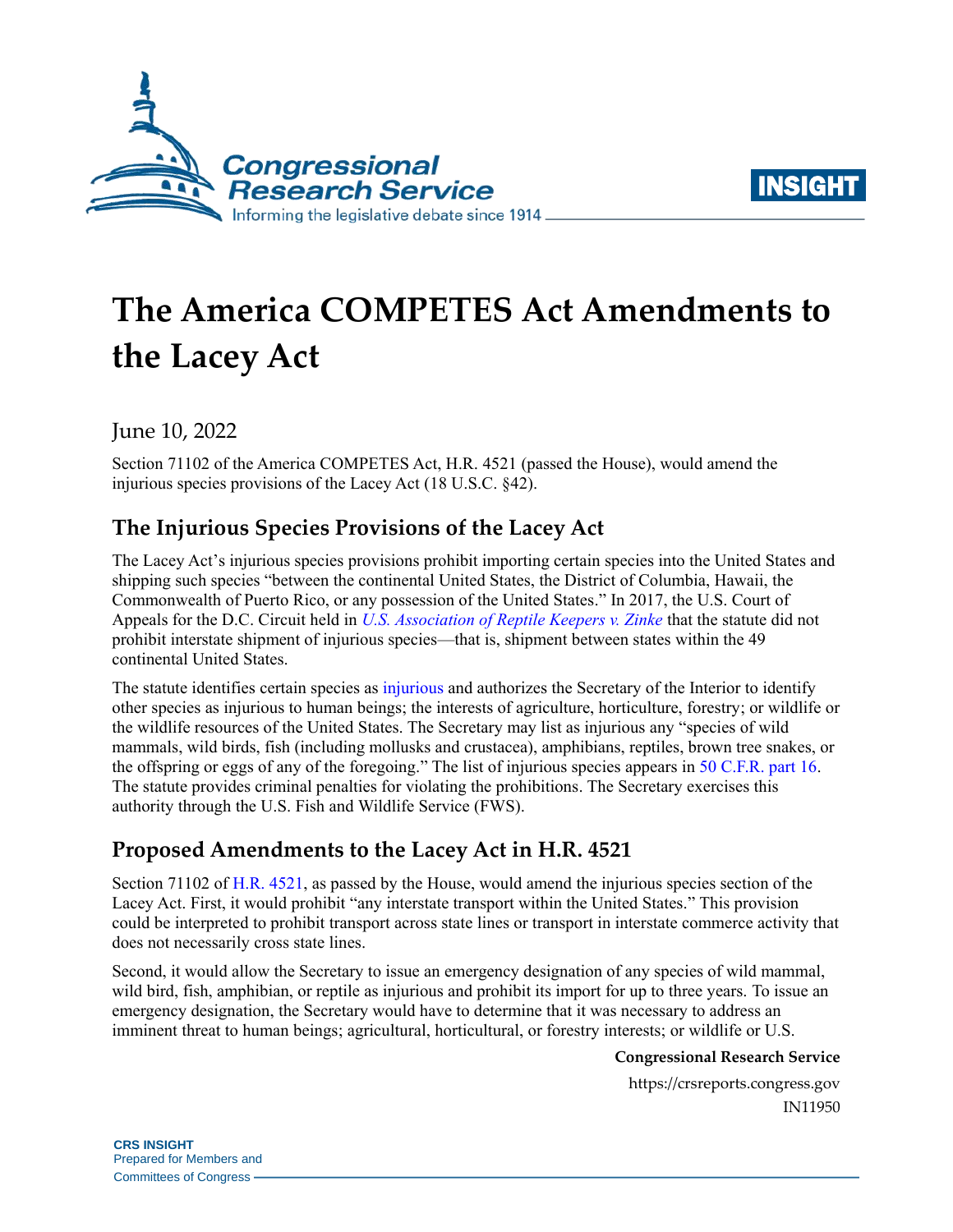wildlife resources. The emergency designation would generally be effective immediately. While the emergency designation was in effect, the Secretary would have to evaluate whether the species should be listed as injurious.

Third, H.R. 4521 would amend the penalty provision to impose fines or imprisonment only for *knowing*  violations. This amendment would modify the mens rea required to establish criminal liability under this section of the Lacey Act. The section does not currently include any mens rea requirement in the penalty provision or in the provision prohibiting importing or shipping injurious species. A court would have to determine what level of intentionality would be required for the government to obtain a conviction.

Finally, the bill would prohibit importing *any* species of wild mammals, wild birds, fish, amphibians, or reptiles that are not native to the United States. This prohibition would not apply to species that were imported into or transported within the United States in "more than minimal quantities" in the year before the law was enacted. The prohibition would also not apply if the Secretary of the Interior determined, after opportunity for public comment, that the species did not "pose a significant risk of invasiveness to the United States." The bill would require FWS to define "minimal quantities."

### **Stakeholder Perspectives on the Proposed Amendments**

#### **Transport Between States**

Some stakeholders have [expressed](https://awionline.org/sites/default/files/uploads/documents/22-COMPETES-Act.pdf) support for banning the transport of injurious species across state lines. They argue that this ban would reduce the proliferation and expansion of injurious species across the United States. Some other stakeholders have [contende](https://usark.org/2022lacey1/)d that this provision would hamper the pet industry by preventing certain species from being transported across state lines if they are designated as injurious.

#### **Emergency Authority to Prohibit Importation**

Stakeholders that support an emergency designation authority for injurious species generally [argue](https://awionline.org/sites/default/files/uploads/documents/22-COMPETES-Act.pdf) that this authority is needed to allow the Secretary to act quickly to stop the import of non-native species before they are introduced and become established. They note that designating a species as injurious can take time, which could allow a species to become established before it is listed. Scientists [report](https://www.reabic.net/journals/mbi/2021/3/MBI_2021_Jewell_Fuller.pdf) that listings can take between 14 months and 7 years. Some stakeholders [oppose](https://usark.org/2022lacey1/) granting an emergency designation authority because the designation could be made without a full scientific review of the species and might be done arbitrarily or based on hypothetical or uncertain circumstances. Further, they assert that allowing the designation to last for up to three years is excessive.

#### **Prohibiting Species Not Native to the United States**

This provision would effectively create a *white list* of non-native species that could be imported into the United States. A white list law bans importing all species except those approved on the list, in contrast to the current *black list* approach that identifies specific species as prohibited from being imported. Some proponents of this provision might argue that the white list approach to importing non-native species would immediately reduce the entry of invasive non-native species into the United States, thus lowering their ability to establish and spread.

Several stakeholders are [critical](https://www.reef2rainforest.com/2022/02/04/federal-legislation-threatens-pets-zoos-aquariums-and-biomedical-research/) of this proposed provision as overbroad, contending that the provision may ban the import of non-native species used in the pet industry, medical research, aquaculture, and other industries and may reduce the number of species available for trade. Other stakeholders might raise questions about how *invasiveness* will be defined when assessing species and note that exemptions from the list are for species that do not "pose a significant risk of invasiveness," which is different than injurious. This point leads to questions regarding how species are evaluated. Stakeholders also [question](https://www.reef2rainforest.com/2022/02/04/federal-legislation-threatens-pets-zoos-aquariums-and-biomedical-research/)